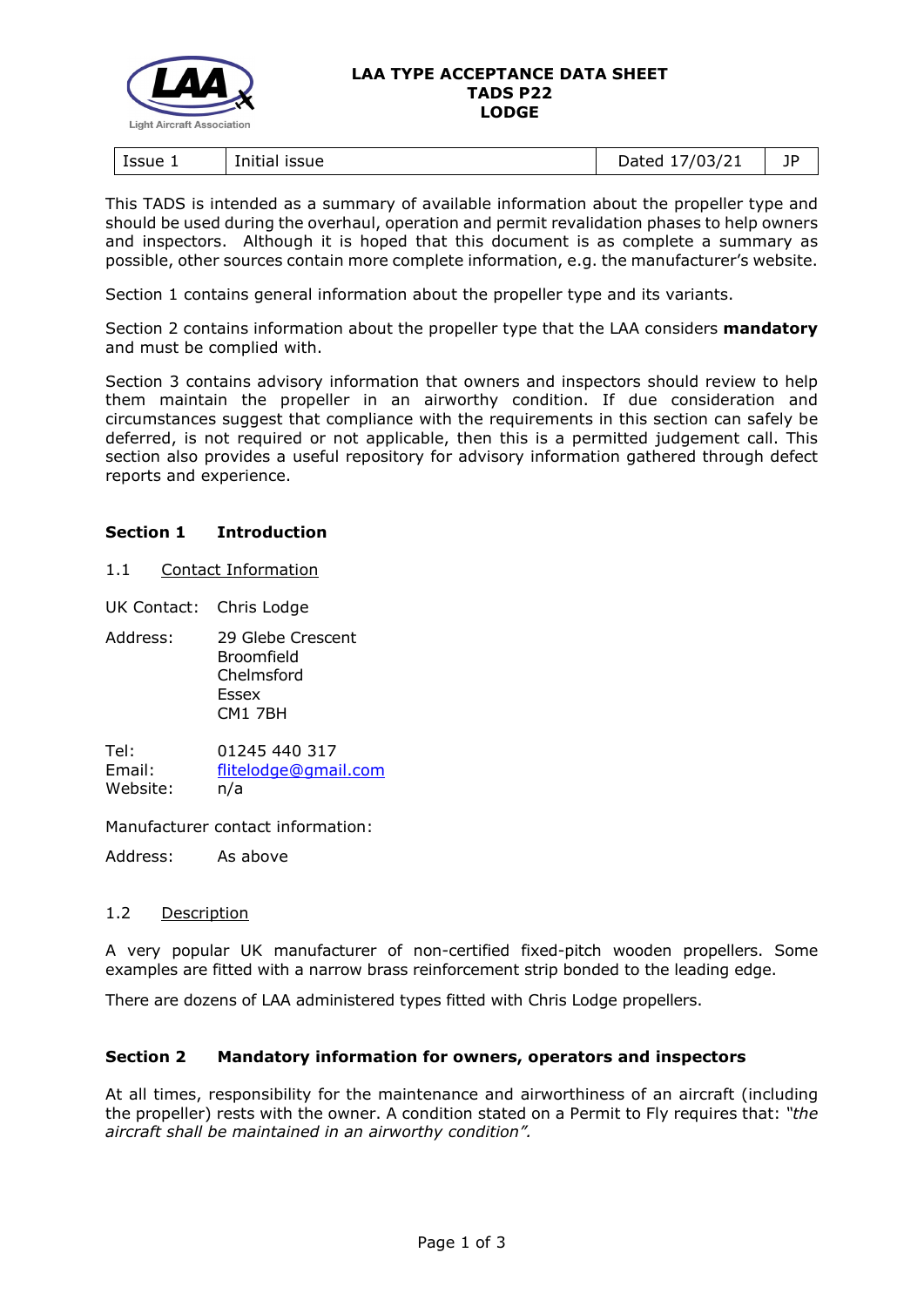

#### **LAA TYPE ACCEPTANCE DATA SHEET TADS P22 LODGE**

## 2.1 Lifed Items

No type-specific information. Refer wherever possible to specific manufacturer's information.

## 2.2 Operator's Manuals

Where possible, the manuals describing setup, operation and maintenance procedures for the propeller should be obtained from the manufacturer or importer and retained with the aircraft's records.

## 2.3 Maintenance Schedule

Refer wherever possible to specific manufacturer's information. Standard maintenance procedures for fixed-pitch wooden propellers apply.

Propellers fitted to LAA administered aircraft that are maintained either in accordance with the manufacturer's maintenance schedule, the CAA Light Aircraft Maintenance Schedule (LAMS) [CAP 411](http://www.caa.co.uk/CAP411) or the LAA Generic Maintenance Schedule, further details of which can be found in LAA Technical Leaflet [TL 2.19: The LAA Generic Maintenance Schedule.](http://www.lightaircraftassociation.co.uk/engineering/TechnicalLeaflets/Operating%20An%20Aircraft/TL%202.19%20The%20LAA%20Generic%20Maintenance%20Schedule.pdf) Note: The CAA and LAA produced maintenance schedules were originally written around the maintenance requirements of aircraft fitted with traditional aircraft engines and propellers.

Some aircraft may have mandated maintenance requirements and/or schedules which are stated on the aircraft's Operating Limitations document and these must be followed.

More information on maintenance schedules can be found in the [Aircraft Maintenance](http://www.lightaircraftassociation.co.uk/engineering/Maintenance/Aircraft_Maintenance.html) section of the LAA website.

### 2.4 Airworthiness Directives

Non-certified type so no type-specific applicable Airworthiness Directives.

#### 2.5 Mandatory Permit Directives

No type-specific MPDs at this time.

Check CAA [CAP 661](http://www.caa.co.uk/cap661) which lists MPDs issued before 31 January 2012 and is no longer being updated.

The CAA now provides links to MPDs issued after 31 January 2012 on the [CAA MPD Listing](http://publicapps.caa.co.uk/modalapplication.aspx?appid=11&mode=list&type=sercat&id=55) page of their website.

The LAA website should be checked for MPDs that are non-type specific in LAA Technical Leaflet [TL 2.22: Non-Type Specific MPDs.](http://www.lightaircraftassociation.co.uk/engineering/TechnicalLeaflets/Operating%20An%20Aircraft/TL%202.22%20non-type%20specific%20MPDs.pdf)

## 2.6 CAA Mandatory Requirements for Airworthiness CAP747 and Civil Aircraft Airworthiness Information and Procedures (CAAIP) CAP562

No type-specific requirements or information at this time.